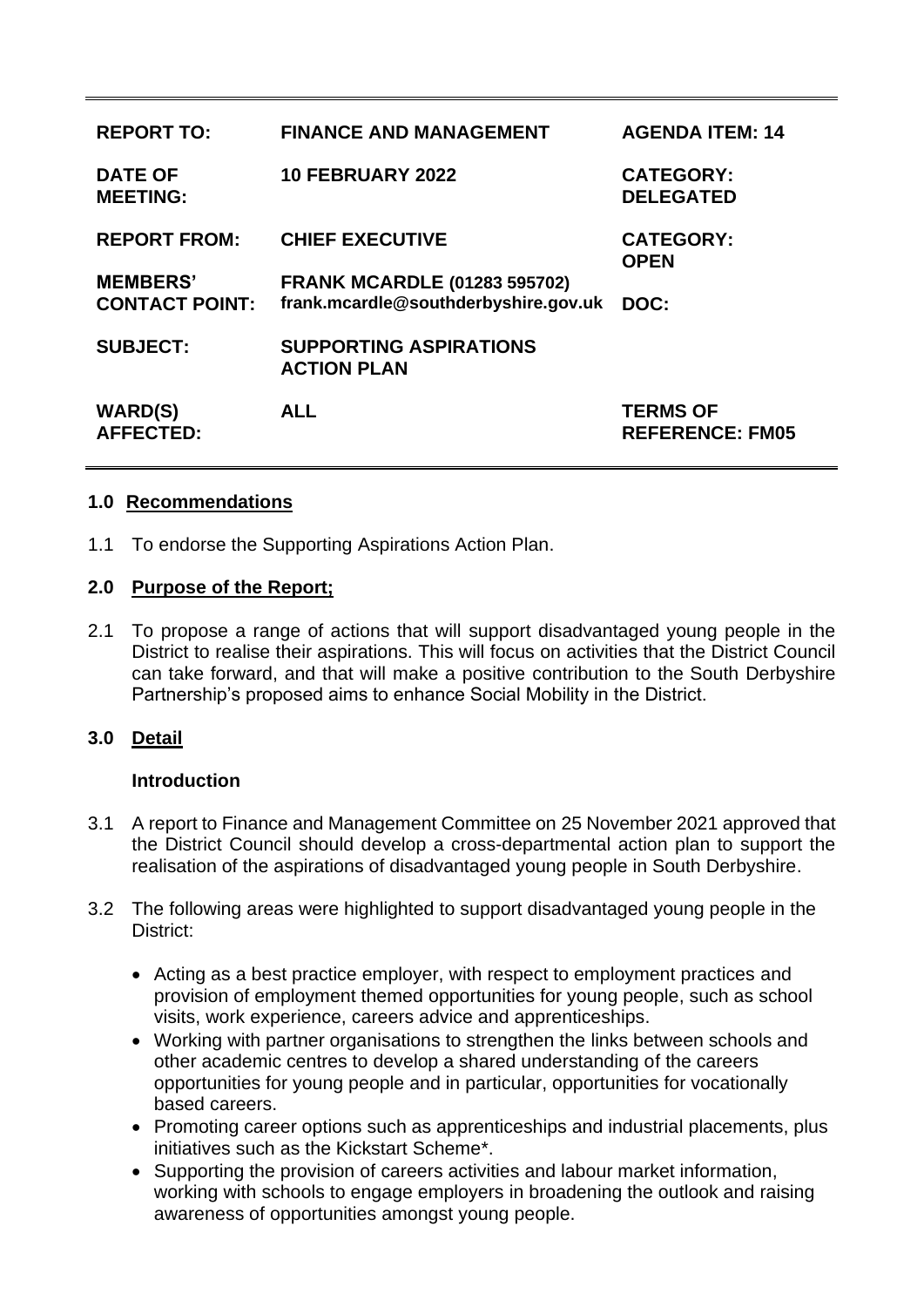• Promoting healthy, active lifestyles amongst young people, through involvement in physical and cultural activities in their local communities that will be engaging and inspirational.

*(\*NB. The Kickstart Scheme currently offers job start dates up until 31 March 2022).*

#### **Supporting Aspirations Action Plan**

3.3 The proposed Action Plan contributes directly to the Corporate Plan aim to:

*Support social mobility to ensure people have the opportunity to access skilled jobs, higher and further education. (Our People: Working with communities and meeting the future needs of the District - Supporting and safeguarding the most vulnerable).*

It also contributes to the ongoing work of the South Derbyshire Partnership to address wider Social Mobility challenges.

- 3.4 The Action Plan encompasses existing activities undertaken by the District Council, and the development of these, together with activities undertaken collaboratively through the South Derbyshire Partnership. Key to this will be to ensure that barriers to engagement by disadvantaged groups, principally defined by eligibility for Free School Meals, are addressed wherever possible.
- 3.5 The Action Plan is structured to align with the 'Gatsby Benchmarks of Good Career Guidance'. Good career guidance is a necessity for Social Mobility: those young people without significant social capital or home support to draw upon have the most to gain from high quality career guidance.
- 3.6 The eight Benchmarks serve as a framework for improvement in careers provision and have been adopted by the Government's Careers Strategy and statutory guidance for schools and colleges. The Careers & Enterprise Company now supports the implementation of the Benchmarks in schools and colleges with a national network of support, resources and targeted funding. In South Derbyshire, the progress of secondary schools towards the achievement of the benchmarks is monitored by the D2N2 Local Enterprise Partnership.
- 3.7 There are four Benchmarks that the District Council can directly contribute towards number two, four, five and six - with the remainder relating more closely to schools, colleges and other members of the South Derbyshire Partnership (Figure 1).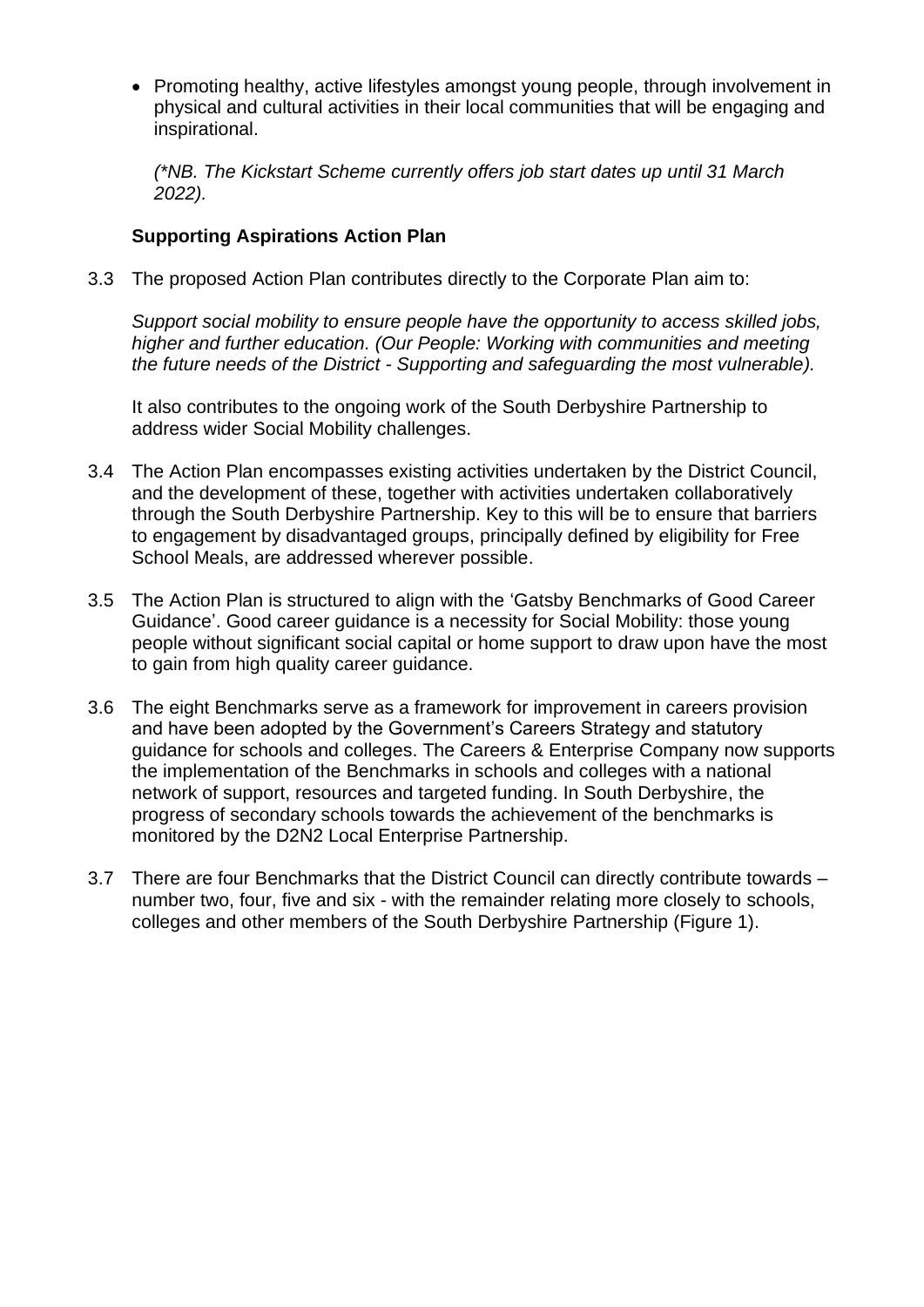



- 3.8 Table 1 sets out the activities with respect to the identified Gatsby Benchmarks and the District Council's role:
	- as an employer;
	- working with other local employers; and,
	- working with partner organisations.
- 3.9 Progress is monitored through the performance management arrangements for the Equality, Diversity and Inclusion (EDI) Action Plan reporting to the EDI Steering Group, and the South Derbyshire Partnership (SDP) Theme Action Plans reporting to the SDP Board.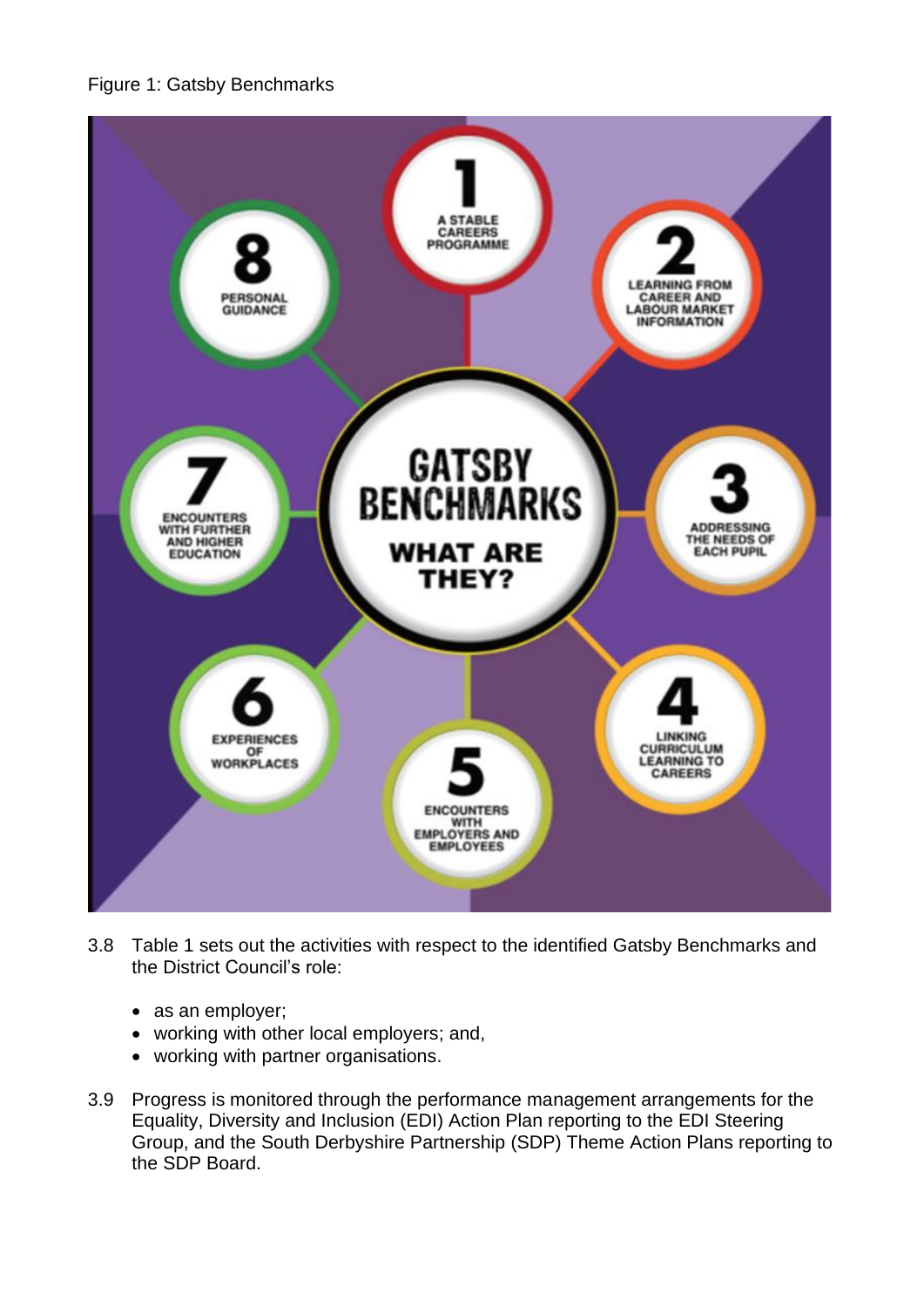# Table 1: Supporting aspirations activities

| <b>Bench</b><br>mark | Aim                                                                                                                                                                                                                                                                                                                                          | SDDC as an employer                                                                                                                                                                                                                                       | SDDC working with<br>other local<br>employers                                                                                                                                                                   | SDDC working with<br>partner organisations<br>through the South<br><b>Derbyshire Partnership</b>                                                                                                                                                                                                                                                                                                                                                                                                                                                                                                                                                                 |
|----------------------|----------------------------------------------------------------------------------------------------------------------------------------------------------------------------------------------------------------------------------------------------------------------------------------------------------------------------------------------|-----------------------------------------------------------------------------------------------------------------------------------------------------------------------------------------------------------------------------------------------------------|-----------------------------------------------------------------------------------------------------------------------------------------------------------------------------------------------------------------|------------------------------------------------------------------------------------------------------------------------------------------------------------------------------------------------------------------------------------------------------------------------------------------------------------------------------------------------------------------------------------------------------------------------------------------------------------------------------------------------------------------------------------------------------------------------------------------------------------------------------------------------------------------|
| $\overline{2}$       | Learning from career and labour<br>market information<br>Every pupil, and their parents,<br>should have access to good-quality<br>information about future study<br>options and labour market<br>opportunities. They will need the<br>support of an informed adviser to<br>make best use of available<br>information.                        | • Equality, diversity<br>and inclusion<br>monitoring of the<br>workforce and<br>community                                                                                                                                                                 | Research and<br>$\bullet$<br>present local<br>labour market<br>information                                                                                                                                      | • Support social mobility<br>work of the South<br>Derbyshire Partnership                                                                                                                                                                                                                                                                                                                                                                                                                                                                                                                                                                                         |
| 4                    | Linking curriculum learning to<br>careers<br>All teachers should link curriculum<br>learning with careers. For example,<br>STEM subject teachers should<br>highlight the relevance of STEM<br>subjects for a wide range of future<br>career paths.                                                                                           | • Exhibit at careers<br>events<br>• Offer staff to<br>participate in mock<br>interviews<br>• Establish links with<br>academic centres<br>to raise the profile<br>of local<br>government as an<br>employer                                                 | Support careers<br>$\bullet$<br>events<br>promoting<br>employment,<br>self-<br>employment,<br>training and<br>volunteering<br>Encourage local<br>$\bullet$<br>employers to<br>participate in<br>mock interviews | • Promote healthy, active<br>lifestyles amongst young<br>people, through<br>involvement in physical<br>and cultural activities in<br>their local communities<br>that will be engaging<br>and inspirational eg<br><b>Locality Childrens</b><br>Partnership Action Plan;<br><b>Healthier Communities</b><br>Action Plan; Active<br>Schools Partnership<br>leaders and volunteers;<br>Environmental<br><b>Education Project.</b><br>• Support applications for<br>funding that create new<br>opportunities eg Safer<br>Neighbourhoods<br>Funding; Active South<br>Derbyshire Sports Pass<br>and grant scheme;<br>Community and<br>Environment<br>Partnership Scheme |
| 5                    | <b>Encounters with employers and</b><br>employees<br>Every pupil should have multiple<br>opportunities to learn from<br>employers about work, employment<br>and the skills that are valued in the<br>workplace. This can be through a<br>range of enrichment activities<br>including visiting speakers,<br>mentoring and enterprise schemes. | • Offer staff to take<br>part in career talks<br>to local schools/<br>colleges<br>• Establish links with<br>career leads in<br>academic centres                                                                                                           | • Encourage local<br>employers to take<br>part in career<br>talks<br>• Support<br>enterprise activity                                                                                                           | • Support SDP Skills and<br>Employment Group,<br>building links between<br>local schools and<br>employers                                                                                                                                                                                                                                                                                                                                                                                                                                                                                                                                                        |
| 6                    | <b>Experiences of workplaces</b><br>Every pupil should have first-hand<br>experiences of the workplace<br>through work visits, work shadowing<br>and/or work experience to help their<br>exploration of career opportunities,<br>and expand their networks.                                                                                  | • Offer work<br>visits/experience<br>opportunities<br>• Ensure processes<br>proactively<br>encourage diversity<br>when recruiting<br>• Support<br>apprenticeships<br>and other national<br>and local schemes<br>to provide<br>employment<br>opportunities | Encourage local<br>$\bullet$<br>employers to<br>offer work<br>visits/experience,<br>apprenticeships<br>and other<br>opportunities                                                                               | • Support travel<br>initiatives eg Wheels to<br>Work; Airway9 bus link<br>to East Midlands<br>Airport/Gateway<br>• Support digital access -<br>skills and equipment eg<br>Digital Learning Project                                                                                                                                                                                                                                                                                                                                                                                                                                                               |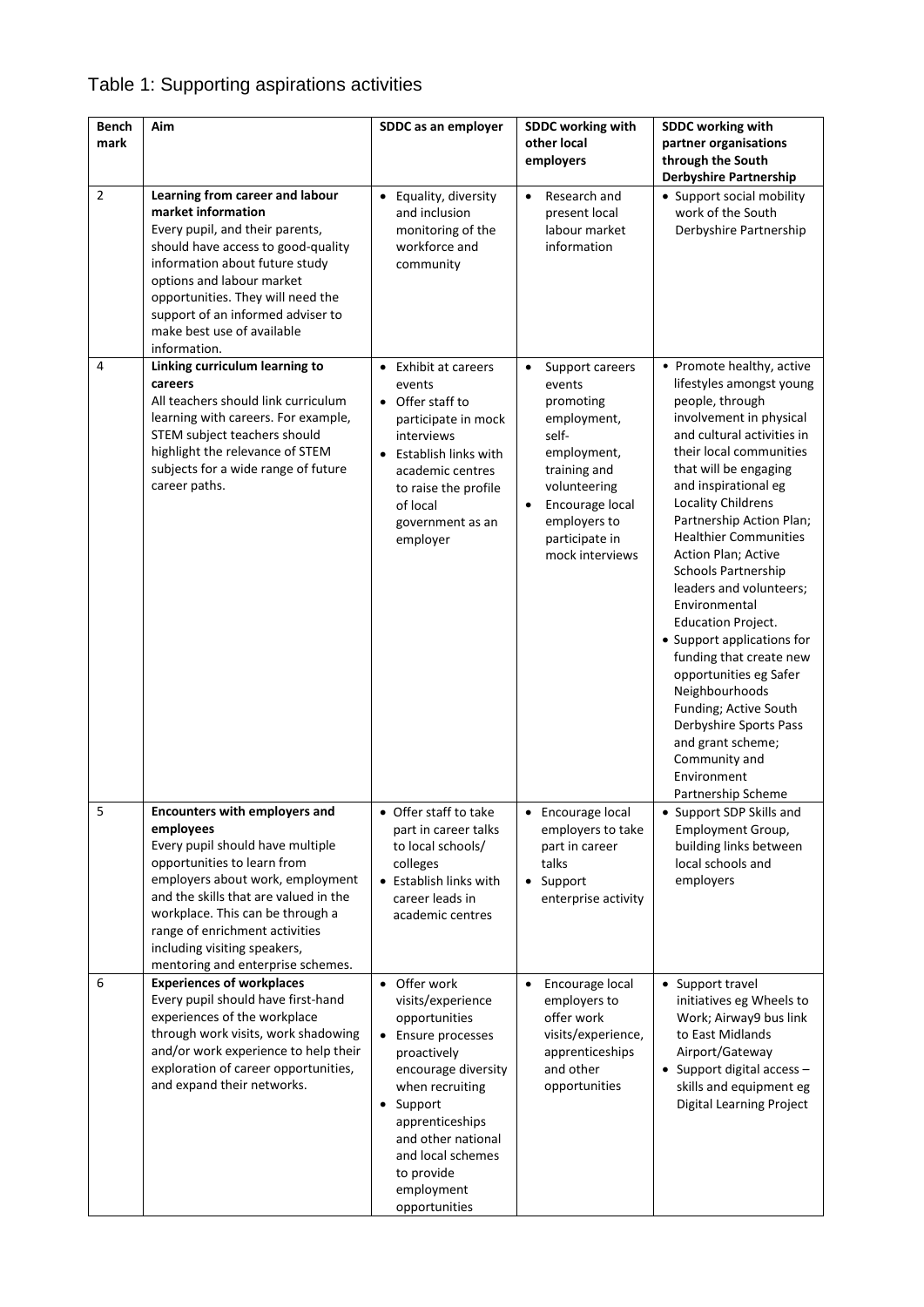## **4.0 Financial Implications**

4.1 There are no financial implications arising from this report.

## **5.0 Corporate Implications**

## **Employment Implications**

5.1 Consideration will need to be given to ensuring that any employee working with young persons as part of a placement or work experience scheme has the requisite checks in place as required either by the placement centre or internal procedures.

## **Legal Implications**

5.2 Not applicable.

## **Corporate Plan Implications**

- 5.3 The Corporate Plan 'Our People' theme includes the objective to 'support and safeguard the most vulnerable' and the aim to:
	- Support Social Mobility to ensure people have the opportunity to access skilled jobs, higher and further education.

#### **Risk Impact**

5.4 There is a risk that young people from disadvantaged backgrounds are unable to fulfill their potential, and that their talents are not unlocked, to the benefit of their communities and the local economy.

# **6.0 Community Impact**

#### **Consultation**

6.1 Consultations have been undertaken by the South Derbyshire Partnership with stakeholders, including young people, disadvantaged households, schools and partner organisations.

#### **Equality and Diversity Impact**

6.2 Social Mobility is about ensuring that everyone has the opportunity to build a good life for themselves regardless of their family background. In a Socially Mobile society, every individual has a fair chance of reaching their potential.

#### **Social Value Impact**

6.3 Through its activities the District Council can directly and indirectly support disadvantaged young people in the area in realising their aspirations.

# **Environmental Sustainability**

6.4 Not applicable.